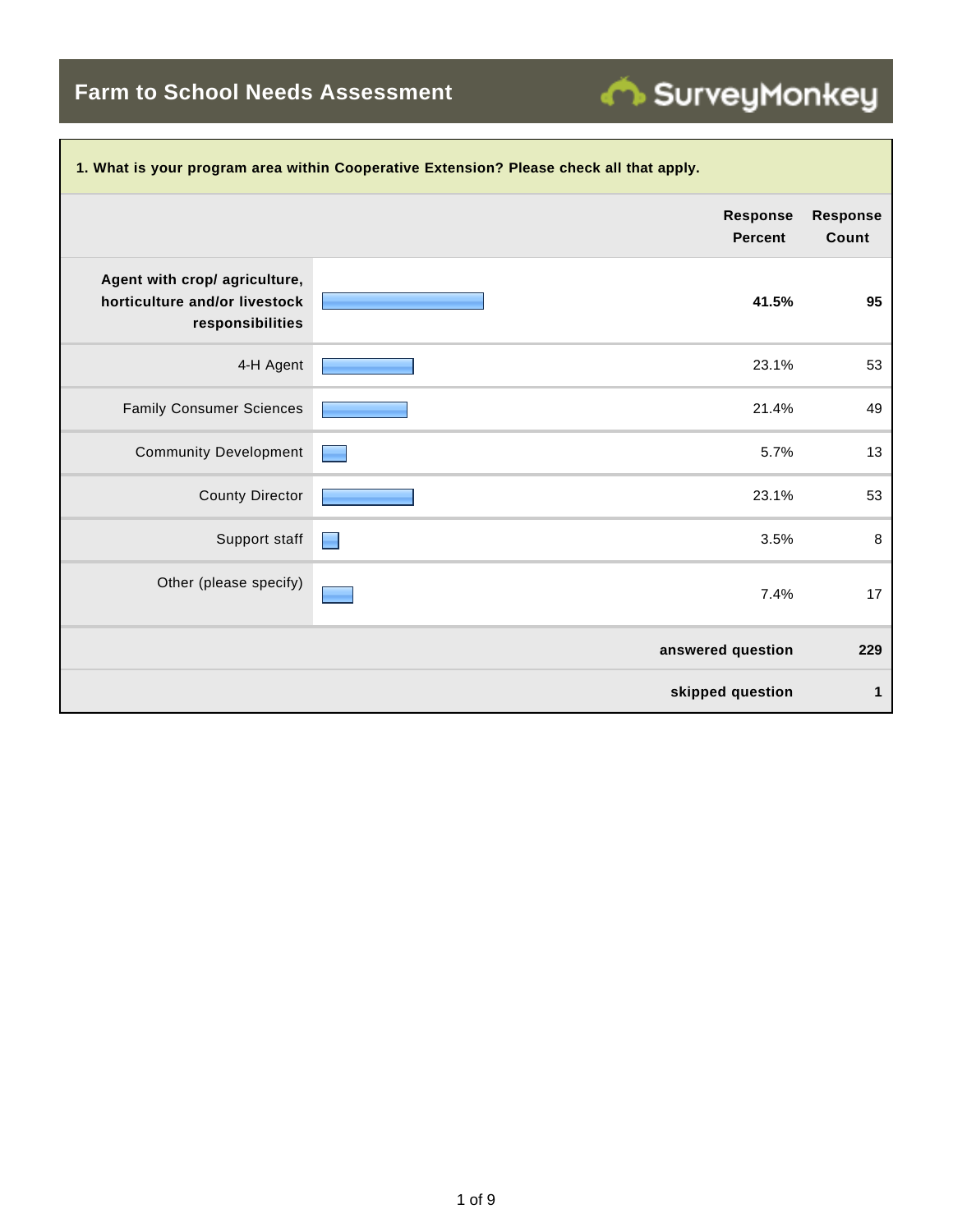| 2. If you are currently involved in a Farm to School program or initiative, please check all that apply. |                                   |                          |  |  |
|----------------------------------------------------------------------------------------------------------|-----------------------------------|--------------------------|--|--|
|                                                                                                          | <b>Response</b><br><b>Percent</b> | <b>Response</b><br>Count |  |  |
| <b>Local Food Coordination</b>                                                                           | 15.7%                             | 18                       |  |  |
| <b>School Garden/ Community</b><br><b>Garden Program</b>                                                 | 43.5%                             | 50                       |  |  |
| Farm Field Trips                                                                                         | 35.7%                             | 41                       |  |  |
| Cooking/tastings with local food in<br>schools                                                           | 16.5%                             | 19                       |  |  |
| Procurement for schools                                                                                  | 1.7%<br>▉                         | $\boldsymbol{2}$         |  |  |
| Market opportunities for farmers                                                                         | 27.0%                             | 31                       |  |  |
| Training and technical assistance<br>for farmers                                                         | 25.2%                             | 29                       |  |  |
| Training and technical assistance<br>for schools                                                         | 9.6%                              | 11                       |  |  |
| Economic resource development                                                                            | 8.7%                              | 10                       |  |  |
| Other (please specify)                                                                                   | 21.7%                             | 25                       |  |  |
|                                                                                                          | answered question                 | 115                      |  |  |
|                                                                                                          | skipped question                  | 115                      |  |  |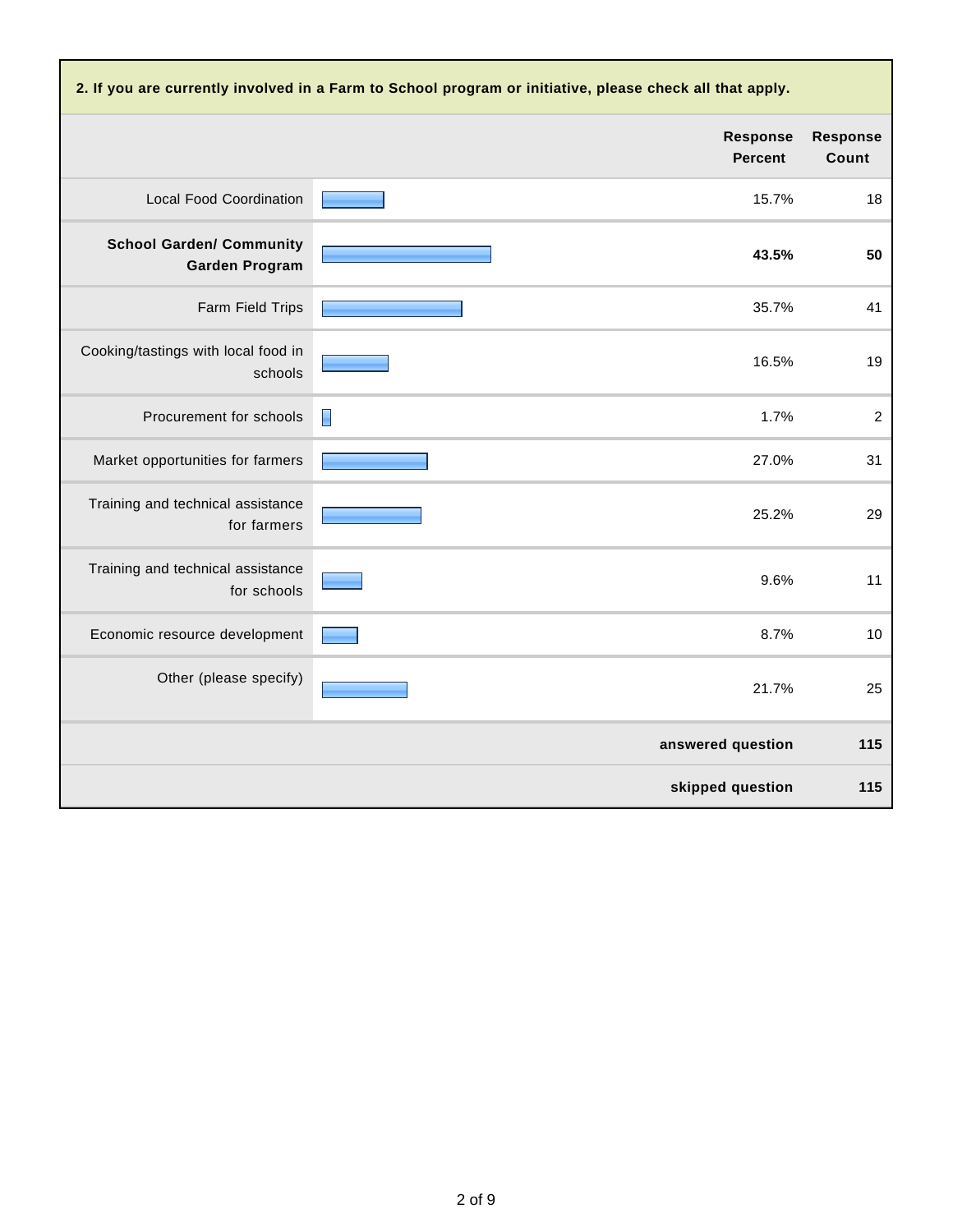| 3. Please rate the following.                                                                                |               |               |               |              |             |              |                   |                          |
|--------------------------------------------------------------------------------------------------------------|---------------|---------------|---------------|--------------|-------------|--------------|-------------------|--------------------------|
|                                                                                                              | High          | Med.<br>High  | <b>Medium</b> | Med.<br>Low  | Low         | N/A          | Rating<br>Average | <b>Response</b><br>Count |
| In your opinion, how important is it<br>to have a successful Farm to<br>School Program in your<br>community? | 34.5%<br>(77) | 28.7%<br>(64) | 23.3%<br>(52) | 4.9%<br>(11) | 4.0%<br>(9) | 4.5%<br>(10) | 3.89              | 223                      |
|                                                                                                              |               |               |               |              |             |              | Any comments?     | 51                       |
|                                                                                                              |               |               |               |              |             |              | answered question | 223                      |
|                                                                                                              |               |               |               |              |             |              | skipped question  | 7                        |

| 4. Do you think Farm to School is a potentially profitable market for farmers? |                            |                          |  |  |
|--------------------------------------------------------------------------------|----------------------------|--------------------------|--|--|
|                                                                                | Response<br><b>Percent</b> | <b>Response</b><br>Count |  |  |
| Yes                                                                            | 72.6%                      | 159                      |  |  |
| No                                                                             | 8.7%                       | 19                       |  |  |
| N/A                                                                            | 18.7%                      | 41                       |  |  |
|                                                                                | Any comments?              | 38                       |  |  |
|                                                                                | answered question          | 219                      |  |  |
|                                                                                | skipped question           | 11                       |  |  |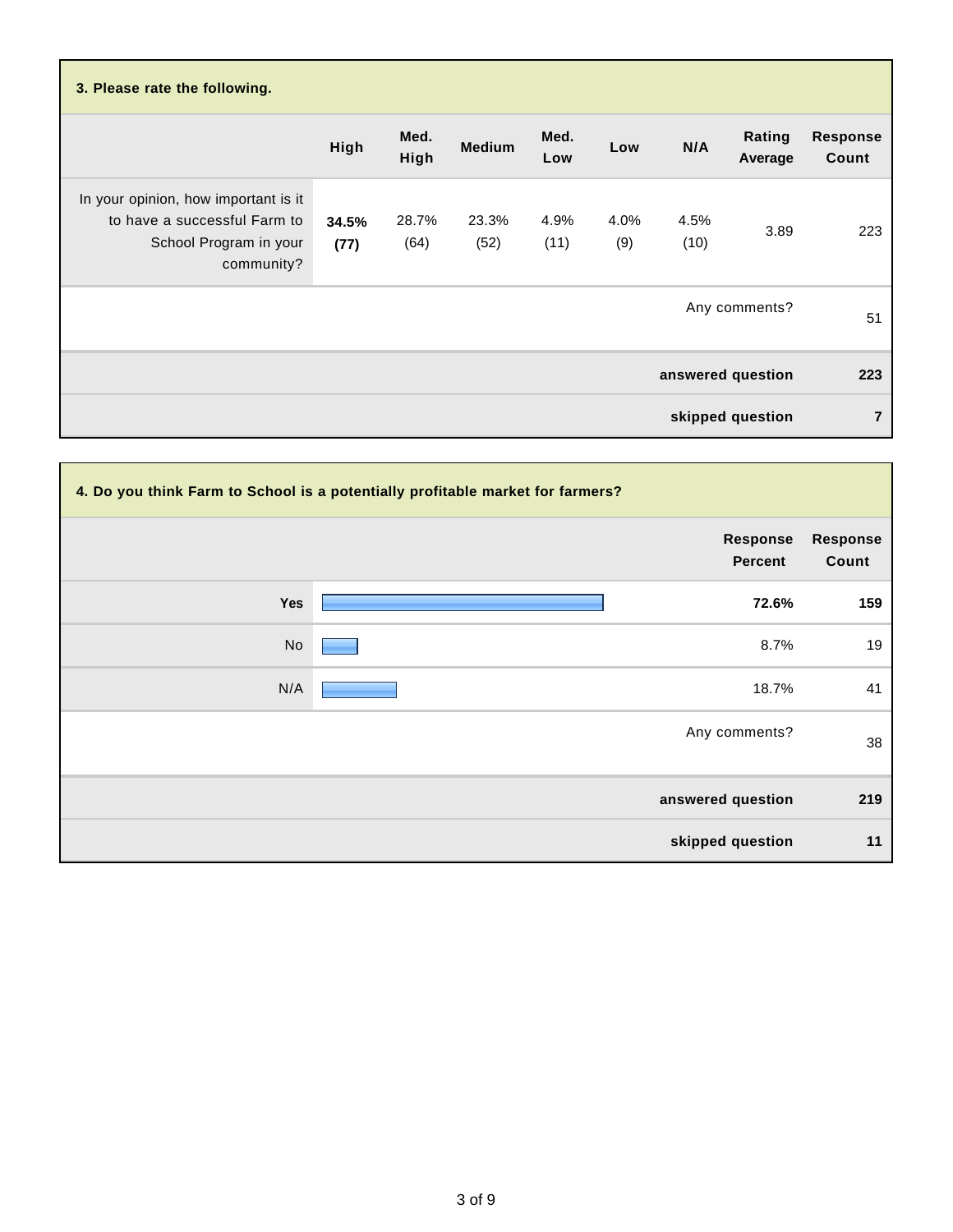**5. Please rate the degree of positive impact you think the following efforts would have on increasing participation in Farm to School.**

|                                                                       | High          | Med.<br>High  | <b>Medium</b> | Med.<br>Low  | Low          | N/A         | Rating<br>Average                  | <b>Response</b><br>Count |
|-----------------------------------------------------------------------|---------------|---------------|---------------|--------------|--------------|-------------|------------------------------------|--------------------------|
| Training and technical assistance<br>for farmers                      | 34.9%<br>(73) | 30.1%<br>(63) | 23.9%<br>(50) | 4.3%<br>(9)  | 3.3%<br>(7)  | 3.3%<br>(7) | 3.92                               | 209                      |
| Training and technical assistance<br>for school child nutrition staff | 43.0%<br>(89) | 30.0%<br>(62) | 16.4%<br>(34) | 4.3%<br>(9)  | 2.9%<br>(6)  | 3.4%<br>(7) | 4.10                               | 207                      |
| Training and technical assistance<br>for teachers                     | 35.4%<br>(73) | 30.6%<br>(63) | 20.9%<br>(43) | 6.3%<br>(13) | 4.9%<br>(10) | 1.9%<br>(4) | 3.87                               | 206                      |
| Educational resources/curriculum<br>connections                       | 46.1%<br>(94) | 27.5%<br>(56) | 16.7%<br>(34) | 4.9%<br>(10) | 2.9%<br>(6)  | 2.0%<br>(4) | 4.11                               | 204                      |
|                                                                       |               |               |               |              |              |             | Any other suggestions or comments? | 27                       |
|                                                                       |               |               |               |              |              |             | answered question                  | 211                      |
|                                                                       |               |               |               |              |              |             | skipped question                   | 19                       |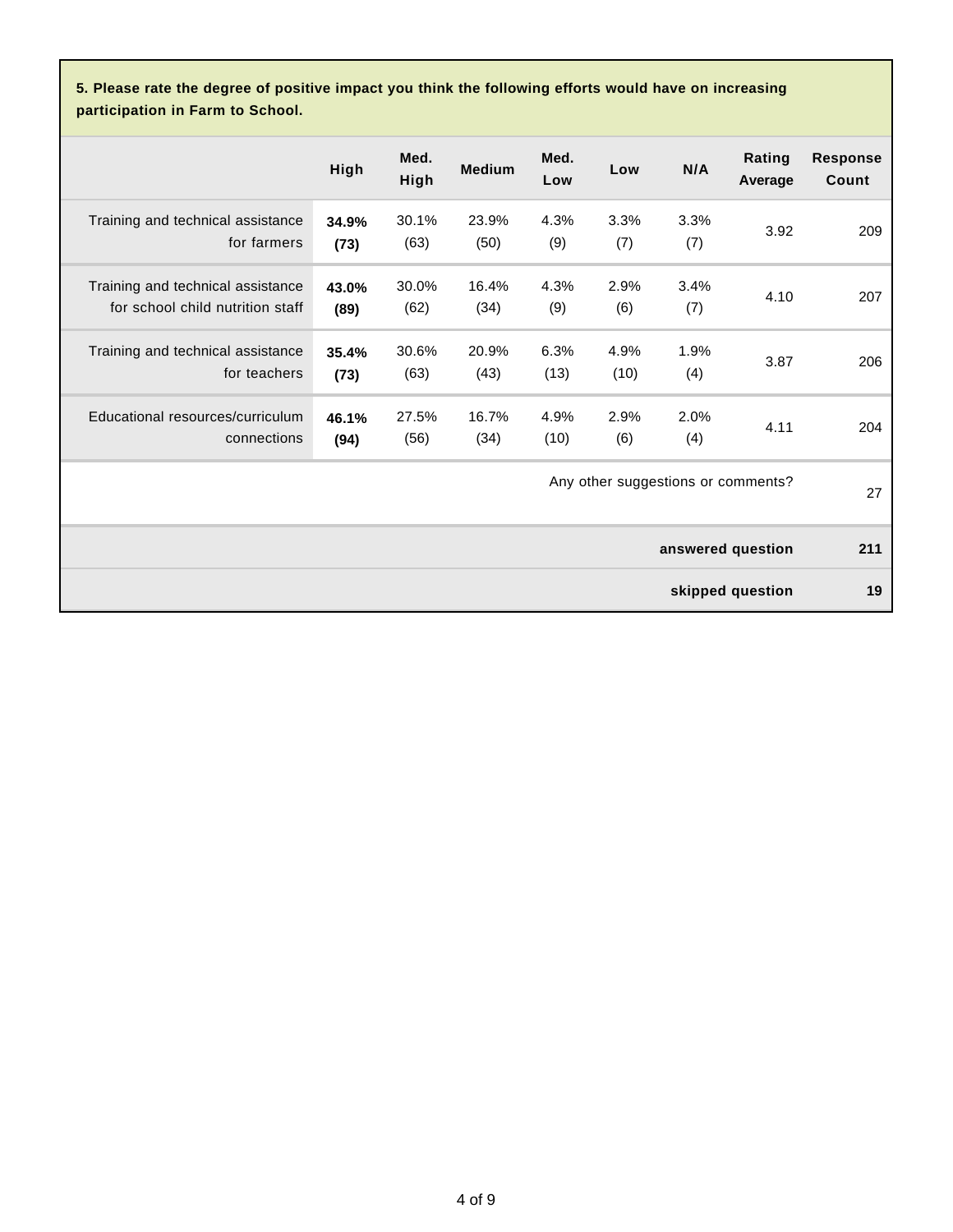| 6. What are the barriers to your involvement in Farm to School? Check all that apply.                                                 |                                   |                          |  |  |
|---------------------------------------------------------------------------------------------------------------------------------------|-----------------------------------|--------------------------|--|--|
|                                                                                                                                       | <b>Response</b><br><b>Percent</b> | <b>Response</b><br>Count |  |  |
| Not a priority of my organization<br>(has not emerged in discussions<br>with advisory committees or others<br>requesting the program) | 24.8%                             | 51                       |  |  |
| No interest from farmers                                                                                                              | 16.0%                             | 33                       |  |  |
| No interest from schools                                                                                                              | 23.8%                             | 49                       |  |  |
| Do not have time                                                                                                                      | 26.7%                             | 55                       |  |  |
| Not part of my job description                                                                                                        | 9.7%                              | 20                       |  |  |
| Lack of funding                                                                                                                       | 42.2%                             | 87                       |  |  |
| Need for training/technical<br>assistance                                                                                             | 38.8%                             | 80                       |  |  |
| Other (please specify)                                                                                                                | 22.8%                             | 47                       |  |  |
|                                                                                                                                       | answered question                 | 206                      |  |  |
|                                                                                                                                       | skipped question                  | 24                       |  |  |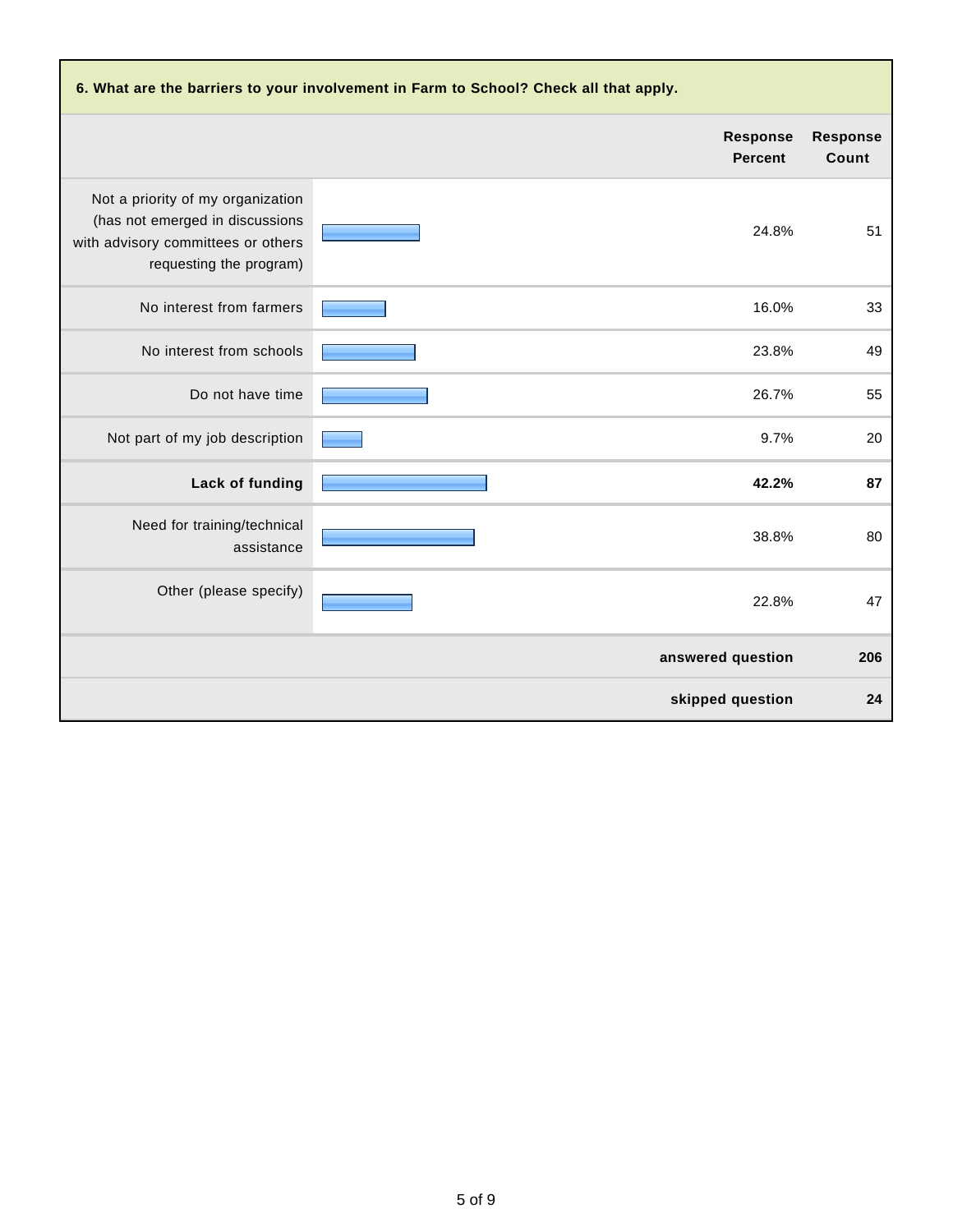| 7. What topic(s) would you like to learn more about? Please check all that apply. |                                   |                          |  |  |  |
|-----------------------------------------------------------------------------------|-----------------------------------|--------------------------|--|--|--|
|                                                                                   | <b>Response</b><br><b>Percent</b> | <b>Response</b><br>Count |  |  |  |
| How school food works/K-12 food<br>system requirements                            | 55.6%                             | 109                      |  |  |  |
| Models for local food procurement                                                 | 44.9%                             | 88                       |  |  |  |
| Farm to School cross marketing<br>opportunities                                   | 36.7%                             | 72                       |  |  |  |
| <b>Connecting Farm to School with</b><br>curriculum                               | 56.6%                             | 111                      |  |  |  |
| Creating educational farm field trips                                             | 43.4%                             | 85                       |  |  |  |
| Local food cooking/tastings in<br>schools                                         | 36.7%                             | 72                       |  |  |  |
| Starting or sustaining a school<br>garden                                         | 37.2%                             | 73                       |  |  |  |
| Evaluation and documentation/How<br>to capture program impact                     | 39.8%                             | 78                       |  |  |  |
| Other (please specify)                                                            | 4.1%                              | 8                        |  |  |  |
|                                                                                   | answered question                 | 196                      |  |  |  |
|                                                                                   | skipped question                  | 34                       |  |  |  |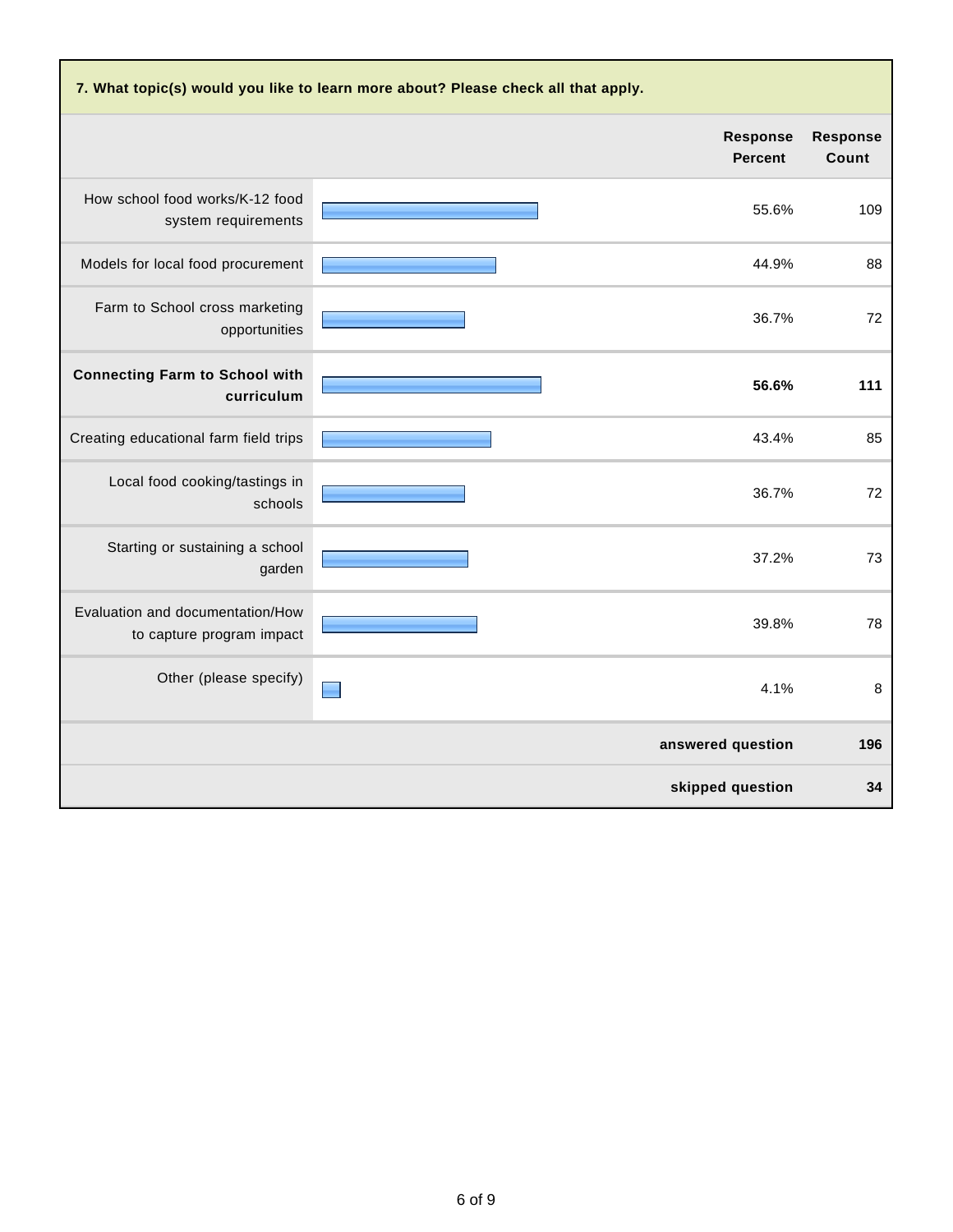**8. What resources would be most helpful to you for a successful Farm to School Program? Please check all that apply.**

|                          |                                   | .                                        |
|--------------------------|-----------------------------------|------------------------------------------|
| <b>Response</b><br>Count | <b>Response</b><br><b>Percent</b> |                                          |
| 134                      | 68.0%                             | Workshops                                |
| 117                      | 59.4%                             | Guides/Toolkits                          |
| 64                       | 32.5%                             | <b>DVDs</b>                              |
| 86                       | 43.7%                             | Handouts                                 |
| 118                      | 59.9%                             | Curriculum                               |
| 57                       | 28.9%                             | Case studies                             |
| 96                       | 48.7%                             | Networking and/or attend a<br>conference |
| 12                       | 6.1%                              | Other (please specify)                   |
| 197                      | answered question                 |                                          |
| 33                       | skipped question                  |                                          |

| 9. How many years have you worked with Cooperative Extension? |                                   |                          |
|---------------------------------------------------------------|-----------------------------------|--------------------------|
|                                                               | <b>Response</b><br><b>Percent</b> | <b>Response</b><br>Count |
| 0-5 years                                                     | 27.8%                             | 60                       |
| 6-10 years                                                    | 17.6%                             | 38                       |
| 11-15 years                                                   | 17.6%                             | 38                       |
| More than 15 years                                            | 37.0%                             | 80                       |
|                                                               | answered question                 | 216                      |
|                                                               | skipped question                  | 14                       |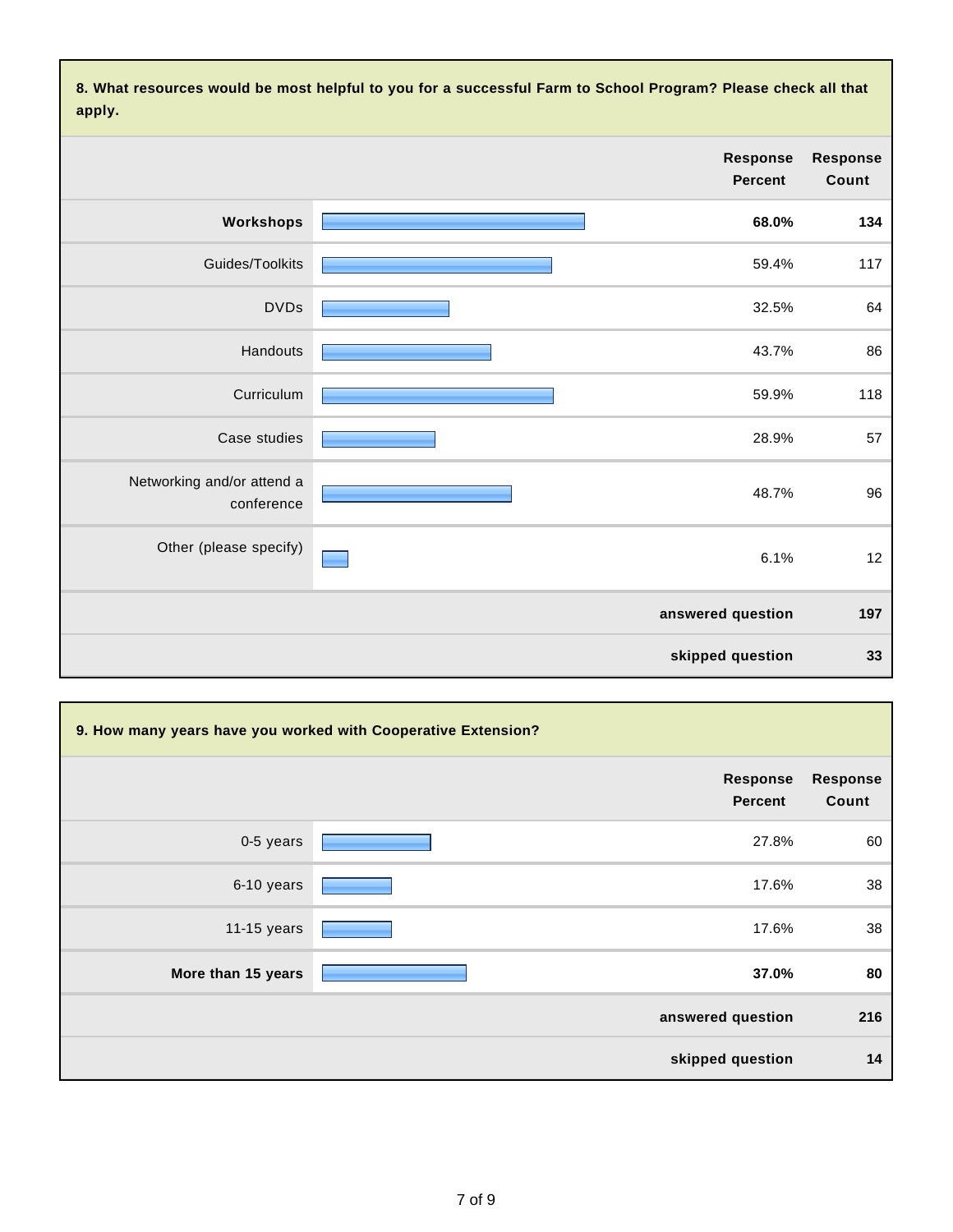| 10. Please select the type of community in which you work. |                                   |                          |  |  |
|------------------------------------------------------------|-----------------------------------|--------------------------|--|--|
|                                                            | <b>Response</b><br><b>Percent</b> | <b>Response</b><br>Count |  |  |
| Rural                                                      | 65.0%                             | 139                      |  |  |
| Suburban                                                   | 20.1%                             | 43                       |  |  |
| Urban                                                      | 15.0%                             | 32                       |  |  |
|                                                            | answered question                 | 214                      |  |  |
|                                                            | skipped question                  | 16                       |  |  |

| 11. Please answer the following questions.                                                                                                            |             |                   |                          |  |
|-------------------------------------------------------------------------------------------------------------------------------------------------------|-------------|-------------------|--------------------------|--|
|                                                                                                                                                       | <b>Yes</b>  | <b>No</b>         | <b>Response</b><br>Count |  |
| Would you like to receive<br>information about the National<br>Farm to School Network? (If yes,<br>please provide your contact<br>information below.) | 66.5% (133) | 33.5% (67)        | 200                      |  |
| Would you like to be included in the<br>drawing for local food gift bag.                                                                              | 59.2% (113) | 40.8% (78)        | 191                      |  |
|                                                                                                                                                       |             | answered question | 203                      |  |
|                                                                                                                                                       |             | skipped question  | 27                       |  |